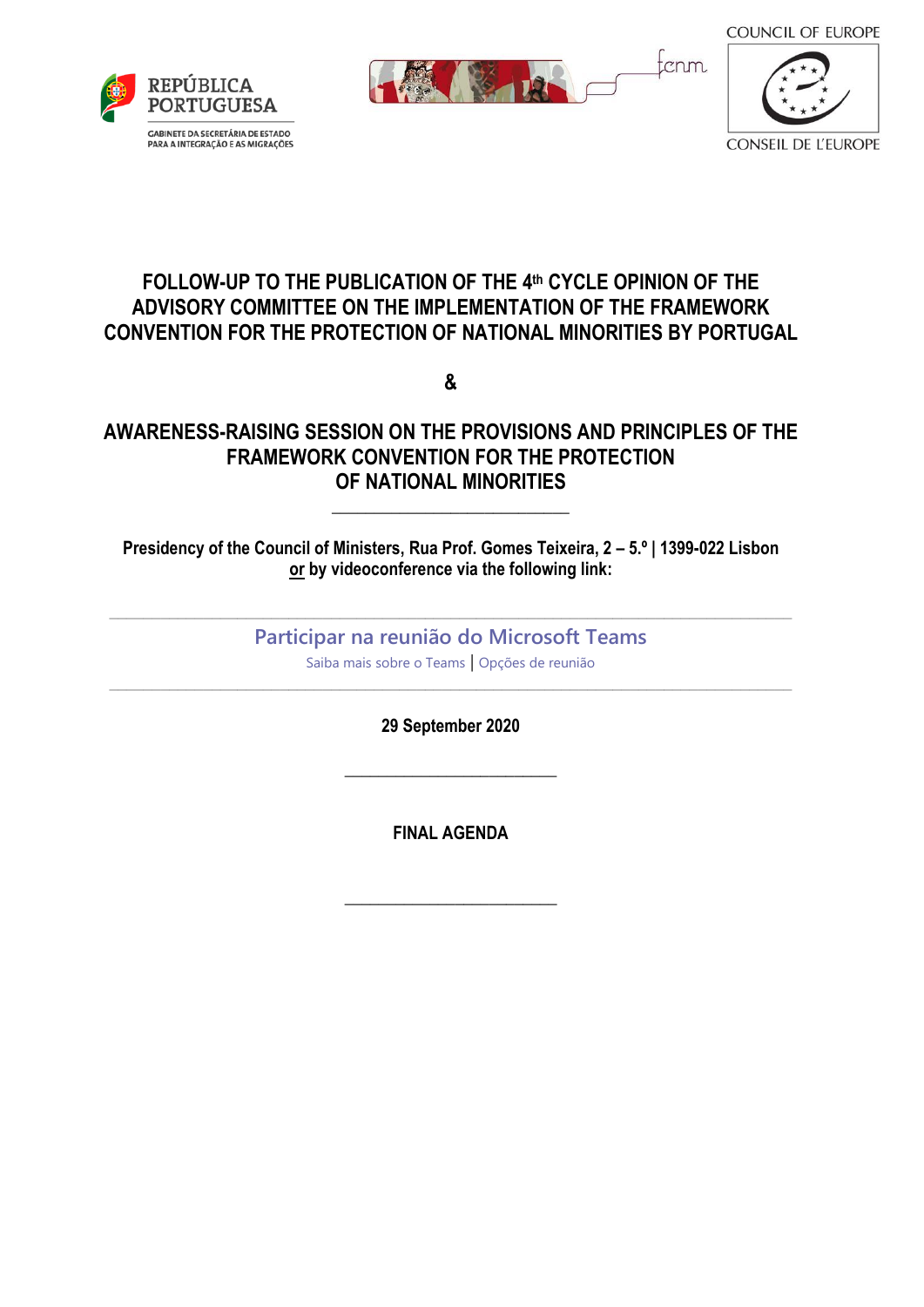### **TUESDAY 29 SEPTEMBER 2020 – MORNING SESSION**

# **FOLLOW-UP TO THE PUBLICATION OF THE 4 th CYCLE OPINION OF THE ADVISORY COMMITTEE ON THE IMPLEMENTATION OF THE FRAMEWORK CONVENTION FOR THE PROTECTION OF NATIONAL MINORITIES BY PORTUGAL**

| $9:00 - 9:30$ | Welcoming and introductory remarks by Portuguese authorities, including major developments since the<br>visit of the Advisory Committee to Portugal (28-31 May 2019)<br>Mariana VIEIRA DA SILVA, Minister of State for the Presidency (tbc)<br>Cláudia PEREIRA, Secretary of State for Integration and Migration                                                                                                                                                                                                                                                                                                                                                                                                                                                                                    |
|---------------|-----------------------------------------------------------------------------------------------------------------------------------------------------------------------------------------------------------------------------------------------------------------------------------------------------------------------------------------------------------------------------------------------------------------------------------------------------------------------------------------------------------------------------------------------------------------------------------------------------------------------------------------------------------------------------------------------------------------------------------------------------------------------------------------------------|
| $9:30-10:15$  | Chairperson: Maria José CASA NOVA, Observatory for Roma Communities Integration<br>Summary of the conclusions and recommendations of the 4th cycle opinion of the Advisory Committee on<br>the Framework Convention for the Protection of National Minorities on Portugal <sup>1</sup> and clarifications in<br>response to comments received from the Portuguese authorities <sup>2</sup><br>Marie HAGSGÅRD, Acting Chair of the Advisory Committee and member in respect of Sweden<br>Michaël GUET, Secretariat of the Framework Convention, Council of Europe<br>followed by a short session of questions and answers                                                                                                                                                                            |
| 10:15-10:45   | Coffee break                                                                                                                                                                                                                                                                                                                                                                                                                                                                                                                                                                                                                                                                                                                                                                                        |
| 10:45-12:30   | Chairperson: Marie HAGSGÅRD, Acting Chair of the Advisory Committee/member in respect of Sweden<br>Exchange with state authorities, and interlocutors met during the visit, including representatives of local<br>authorities, equality bodies and (Roma) civil society about measures that could be taken in order to address<br>the recommendations by the Committee of Ministers and the Advisory Committee<br>> During this session, priority will be given to recommendations for immediate and further action contained in<br>Resolution of the Committee of Ministers CM/ResCMN(2020)6 on the implementation of the Framework<br>Convention for the Protection of National Minorities by Portugal. <sup>3</sup> This session will also provide an<br>opportunity for sharing good practices. |
| 12:30-13:00   | <b>Conclusions</b><br>Marie HAGSGÅRD, Acting Chair of the Advisory Committee and member in respect of Sweden<br>Sónia PEREIRA, High Commissioner for Migration<br>Bruno GONCALVES, Letras Nómadas                                                                                                                                                                                                                                                                                                                                                                                                                                                                                                                                                                                                   |
| 13:00-14:00   | Lunch                                                                                                                                                                                                                                                                                                                                                                                                                                                                                                                                                                                                                                                                                                                                                                                               |

<u>.</u>

<sup>1</sup> Opinion adopted on 28 June 2019, published on 27 January 2020 in [English](https://rm.coe.int/4th-op-portugal-en/1680998662) and [French,](https://rm.coe.int/4th-op-portugal-fr/1680998663) with a summary in [Portuguese.](https://rm.coe.int/4th-op-portugal-po/16809ed0ba)

 $2$  Comments received from Portuguese authorities were published on 15 January 2020 and are available in [English](https://rm.coe.int/4th-com-portugal-en/1680999290) and [French](https://rm.coe.int/4th-com-portugal-fr/16809f1250)

<sup>&</sup>lt;sup>3</sup> The resolution, adopted on 17 June 2020, a is available in [English](https://search.coe.int/cm/pages/result_details.aspx?objectid=09000016809ebbb3) and [French,](https://search.coe.int/cm/pages/result_details.aspx?ObjectId=09000016809ebbb0) and its recommendations also in Portuguese.